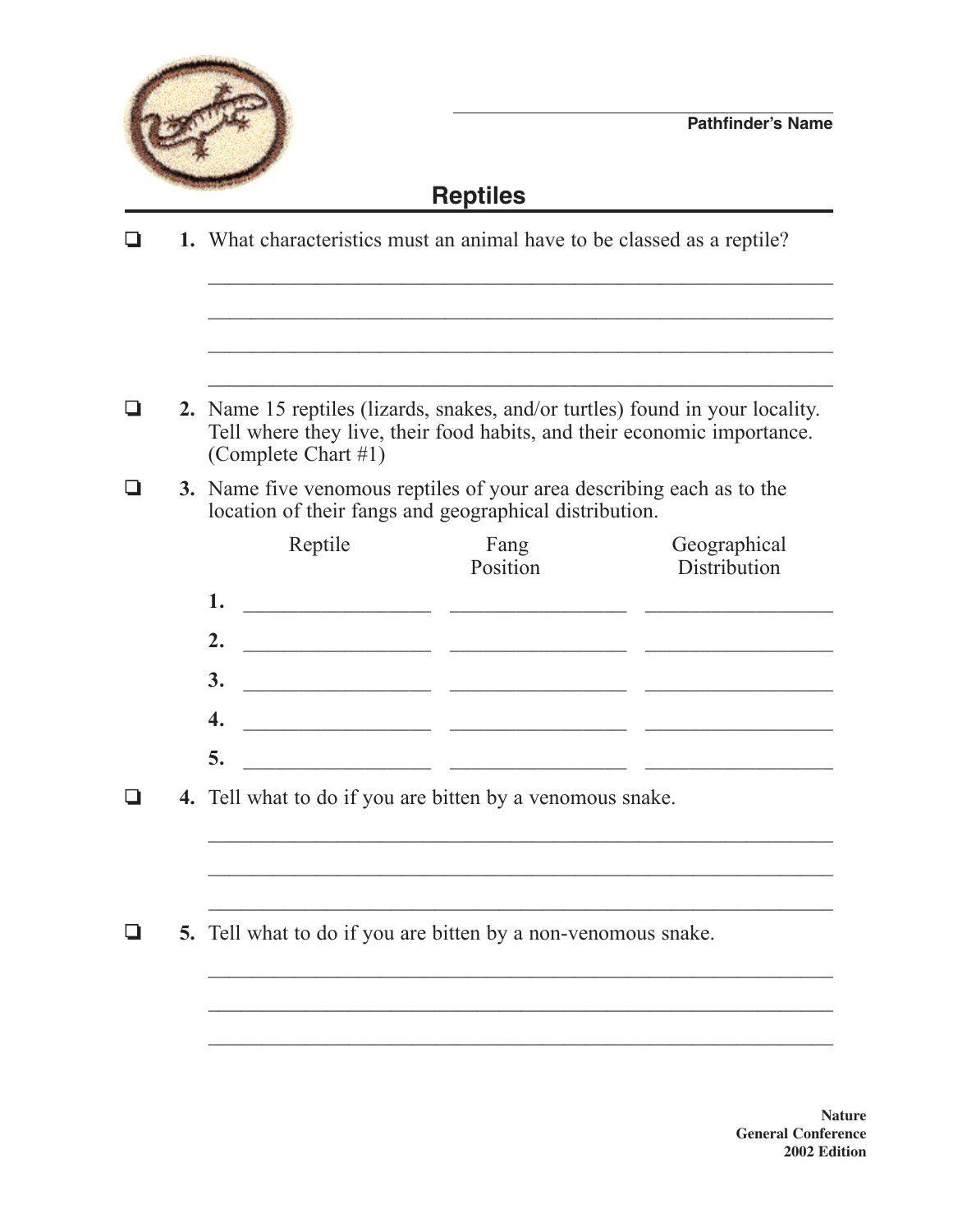**a 6.** Do one of the following:

| Tell the life history of one representative of each:<br>a. |  |
|------------------------------------------------------------|--|
|------------------------------------------------------------|--|

|                | lizard                                                                                                                                                                             |
|----------------|------------------------------------------------------------------------------------------------------------------------------------------------------------------------------------|
|                |                                                                                                                                                                                    |
|                |                                                                                                                                                                                    |
|                |                                                                                                                                                                                    |
|                |                                                                                                                                                                                    |
|                |                                                                                                                                                                                    |
|                | turtle                                                                                                                                                                             |
|                |                                                                                                                                                                                    |
|                |                                                                                                                                                                                    |
|                | Compare lizards, snakes, turtles, and crocodiles as to life<br>history, variation in eyes and ears, teeth, heart, lungs, limbs, tails,<br>and scales (shells). (Complete Chart #2) |
| $\mathbf{b}$ . | Keep a small reptile in a terrarium and maintain a record if its<br>care for three months. (Complete Chart #3)                                                                     |
|                | 7. Locate two Bible stories in which a reptile played an important part.                                                                                                           |
| 1.             |                                                                                                                                                                                    |
| 2.             | <u> 1980 - Jan Barbara, martin da basar da basar da basar da basar da basar da basar da basar da basar da basar</u>                                                                |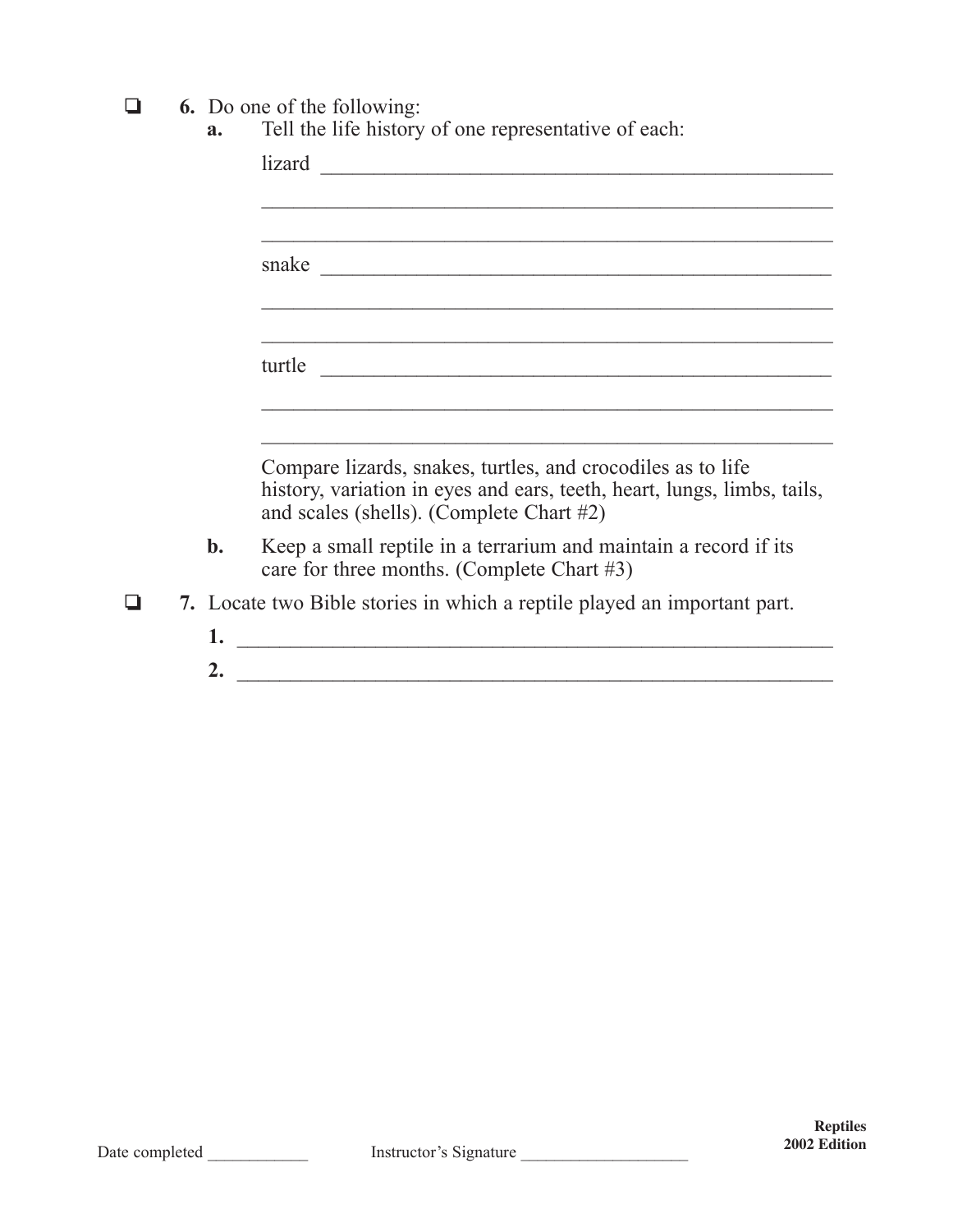#### **Reptiles, Chart #1**

| $\#$                      | Reptile | Locality | Food Habits | Economic Importance |
|---------------------------|---------|----------|-------------|---------------------|
| $\mathbf{1}$              |         |          |             |                     |
| $\overline{c}$            |         |          |             |                     |
| $\ensuremath{\mathsf{3}}$ |         |          |             |                     |
| $\overline{4}$            |         |          |             |                     |
| 5                         |         |          |             |                     |
| $\,$ 6 $\,$               |         |          |             |                     |
| $\overline{7}$            |         |          |             |                     |
| $\,8\,$                   |         |          |             |                     |
| $\boldsymbol{9}$          |         |          |             |                     |
| 10                        |         |          |             |                     |
| 11                        |         |          |             |                     |
| 12                        |         |          |             |                     |
| 13                        |         |          |             |                     |
| 14                        |         |          |             |                     |
| 15                        |         |          |             |                     |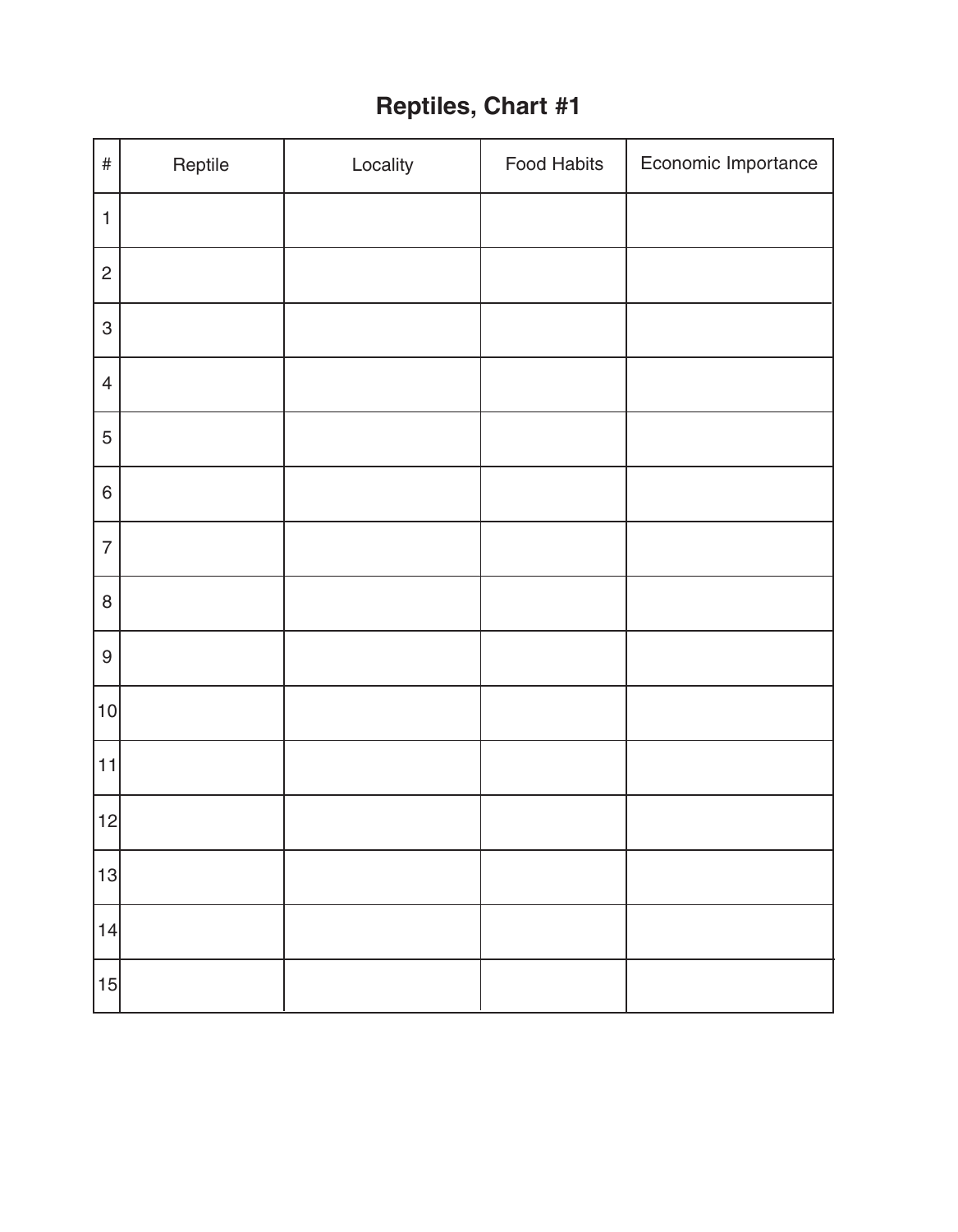## **Reptiles, Chart #2**

|                     | Lizards | Snakes | Turtles |
|---------------------|---------|--------|---------|
| Eyes                |         |        |         |
| Ears                |         |        |         |
| Teeth               |         |        |         |
| Heart               |         |        |         |
| Lungs               |         |        |         |
| Limbs               |         |        |         |
| Tails               |         |        |         |
| Scales<br>or Shells |         |        |         |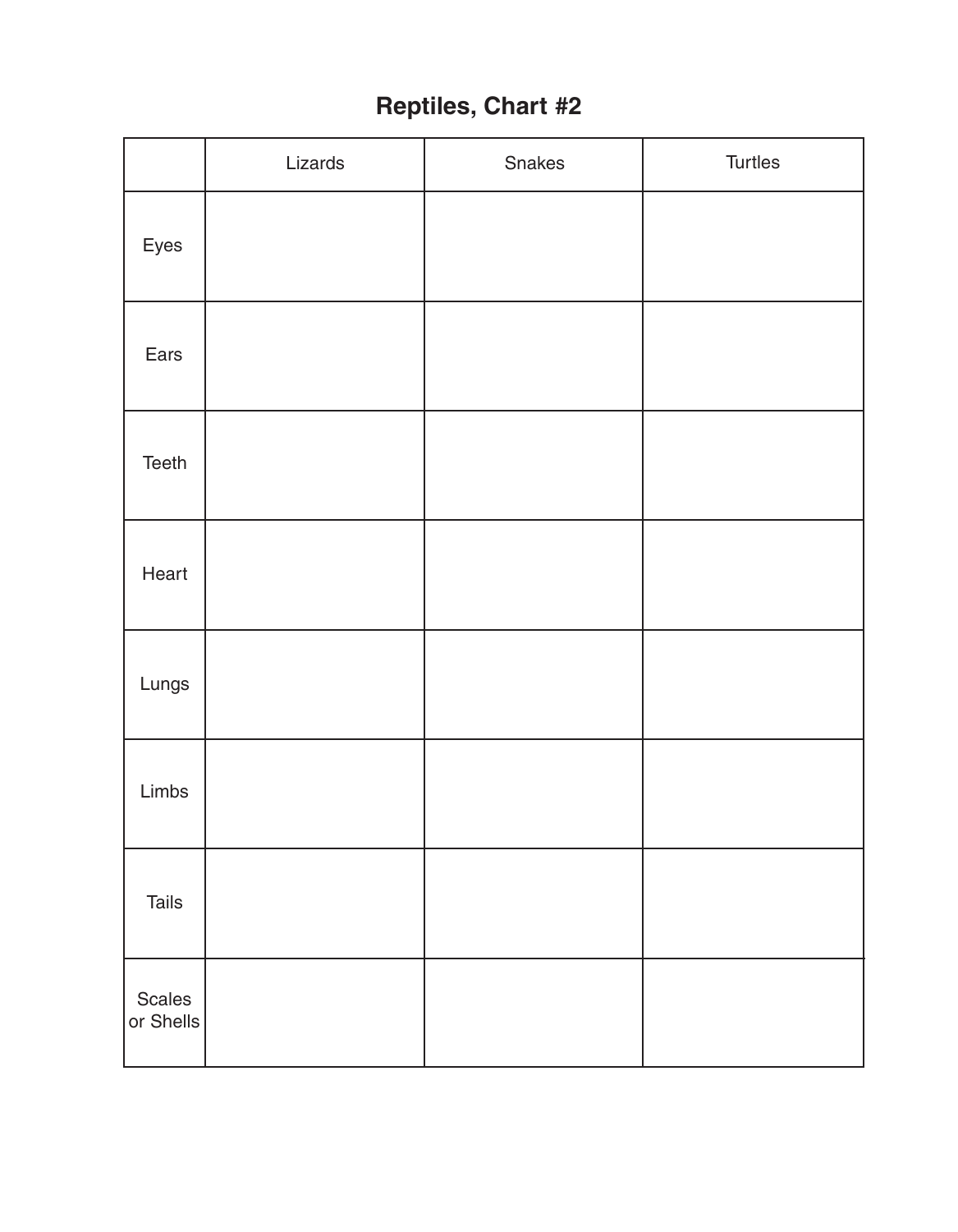## **Reptiles, Chart #3**

| Day 1 | Day 8  | Day 15 | Day 22 | Day 29               |
|-------|--------|--------|--------|----------------------|
| Day 2 | Day 9  | Day 16 | Day 23 | Day 30               |
| Day 3 | Day 10 | Day 17 | Day 24 | Additional<br>Notes: |
| Day 4 | Day 11 | Day 18 | Day 25 |                      |
| Day 5 | Day 12 | Day 19 | Day 26 |                      |
| Day 6 | Day 13 | Day 20 | Day 27 |                      |
| Day 7 | Day 14 | Day 21 | Day 28 |                      |

Page # \_\_\_\_\_\_\_\_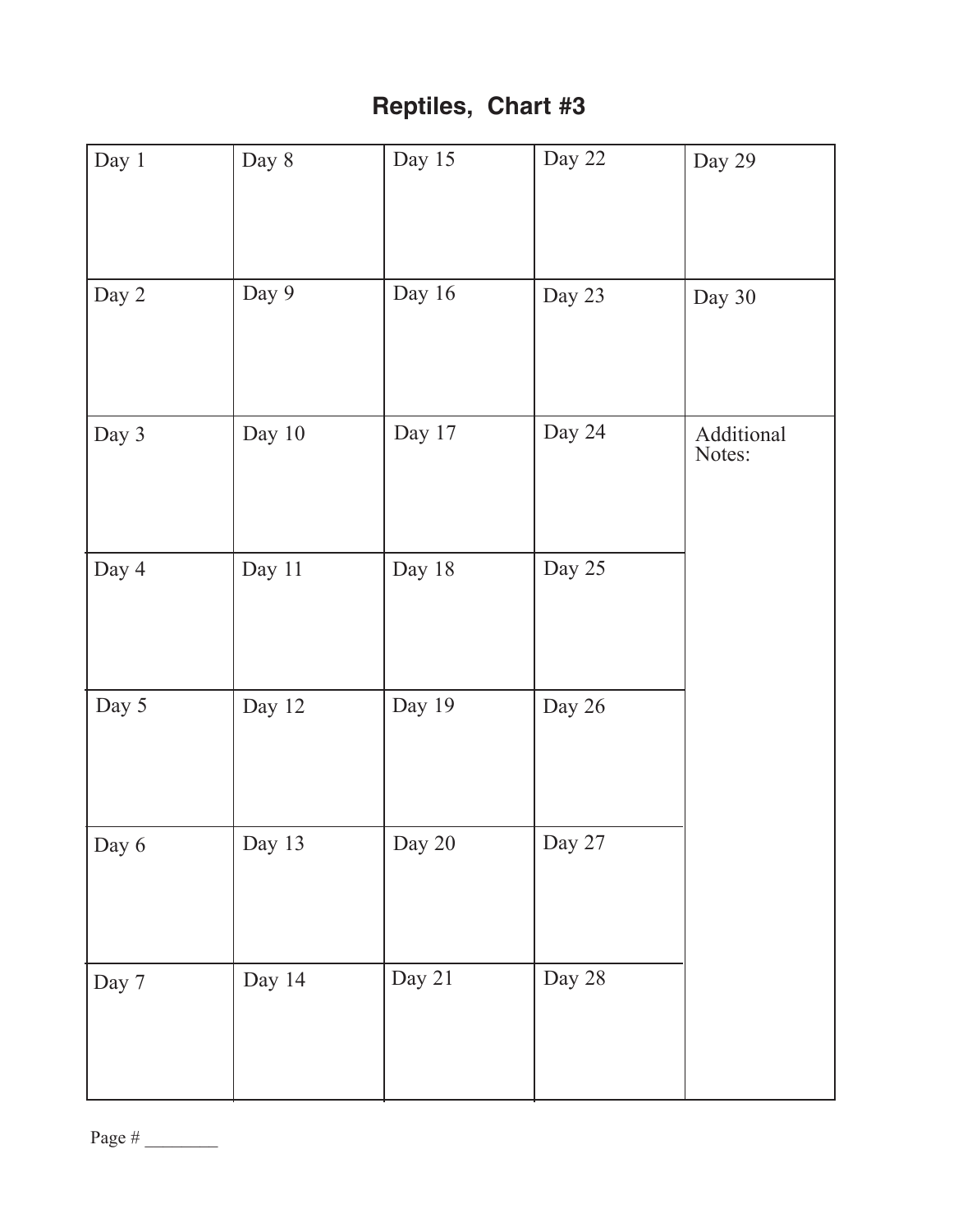#### **Reptiles, Advanced**

| ❏ | 1. Have the Reptile Honor.                                                                                                                                                                                                                                                                                                         |  |  |  |  |  |
|---|------------------------------------------------------------------------------------------------------------------------------------------------------------------------------------------------------------------------------------------------------------------------------------------------------------------------------------|--|--|--|--|--|
| ❏ | 2. What is the study of Reptiles called?                                                                                                                                                                                                                                                                                           |  |  |  |  |  |
|   |                                                                                                                                                                                                                                                                                                                                    |  |  |  |  |  |
| ⊔ | 3. Discover and record (or tell) at least three folk tales and three related<br>facts about reptiles.                                                                                                                                                                                                                              |  |  |  |  |  |
|   | 4. Why might it be that a major portion of humans fear reptiles and there<br>are so many false stories involving reptiles?                                                                                                                                                                                                         |  |  |  |  |  |
|   |                                                                                                                                                                                                                                                                                                                                    |  |  |  |  |  |
|   |                                                                                                                                                                                                                                                                                                                                    |  |  |  |  |  |
| ❏ | <b>5.</b> How do reptiles protect themselves?                                                                                                                                                                                                                                                                                      |  |  |  |  |  |
|   |                                                                                                                                                                                                                                                                                                                                    |  |  |  |  |  |
| ◘ | <b>6.</b> What are the two primary types of reptile poisons and how do they<br>affect their target prey or enemy?                                                                                                                                                                                                                  |  |  |  |  |  |
|   | Affect their target prey or enemy<br>Primary types                                                                                                                                                                                                                                                                                 |  |  |  |  |  |
|   |                                                                                                                                                                                                                                                                                                                                    |  |  |  |  |  |
|   | <u> 1989 - Jan James James James James James James James James James James James James James James James James J</u><br>2.                                                                                                                                                                                                         |  |  |  |  |  |
| ப | 7. Identify in the wild at least half of your list from requirement 2 of the<br>basic honor. (Complete Chart #1)                                                                                                                                                                                                                   |  |  |  |  |  |
|   | $\overline{1}$ and $\overline{1}$ and $\overline{1}$ and $\overline{1}$ and $\overline{1}$ and $\overline{1}$ and $\overline{1}$ and $\overline{1}$ and $\overline{1}$ and $\overline{1}$ and $\overline{1}$ and $\overline{1}$ and $\overline{1}$ and $\overline{1}$ and $\overline{1}$ and $\overline{1}$ and $\overline{1}$ and |  |  |  |  |  |

**8.** Find a reptile in the wild and record your observations of its activity during the daylight hours of one or more days. (Complete Chart #2)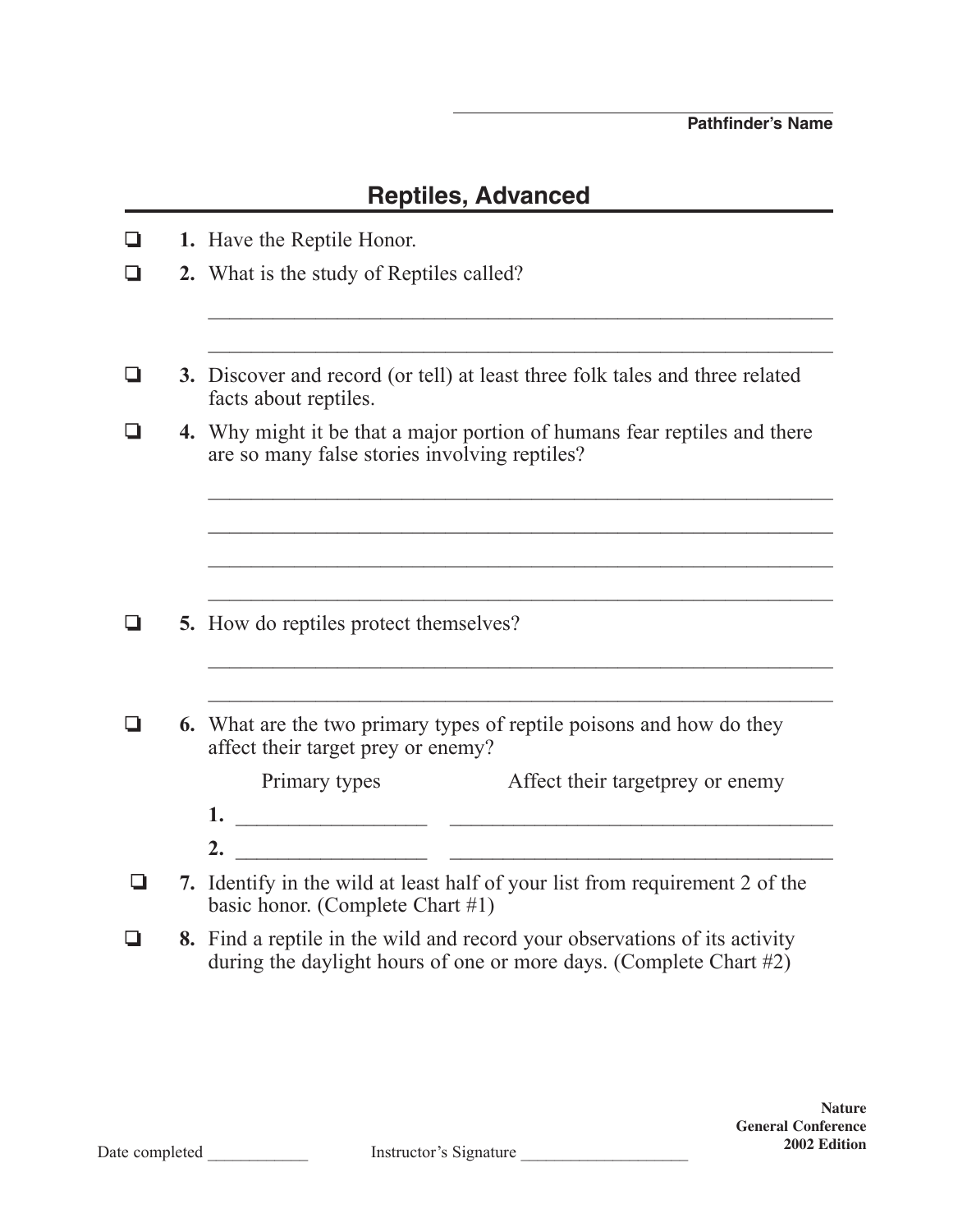# **Reptiles, Advanced Chart #1**

| $\#$             | Reptile | Locality | Food Habits | Economic Importance |
|------------------|---------|----------|-------------|---------------------|
| $\mathbf{1}$     |         |          |             |                     |
| $\mathbf{2}$     |         |          |             |                     |
| $\sqrt{3}$       |         |          |             |                     |
| $\overline{4}$   |         |          |             |                     |
| $\mathbf 5$      |         |          |             |                     |
| $\,6\,$          |         |          |             |                     |
| $\overline{7}$   |         |          |             |                     |
| $\, 8$           |         |          |             |                     |
| $\boldsymbol{9}$ |         |          |             |                     |
| 10               |         |          |             |                     |
| 11               |         |          |             |                     |
| 12               |         |          |             |                     |
| 13               |         |          |             |                     |
| 14               |         |          |             |                     |
| 15               |         |          |             |                     |